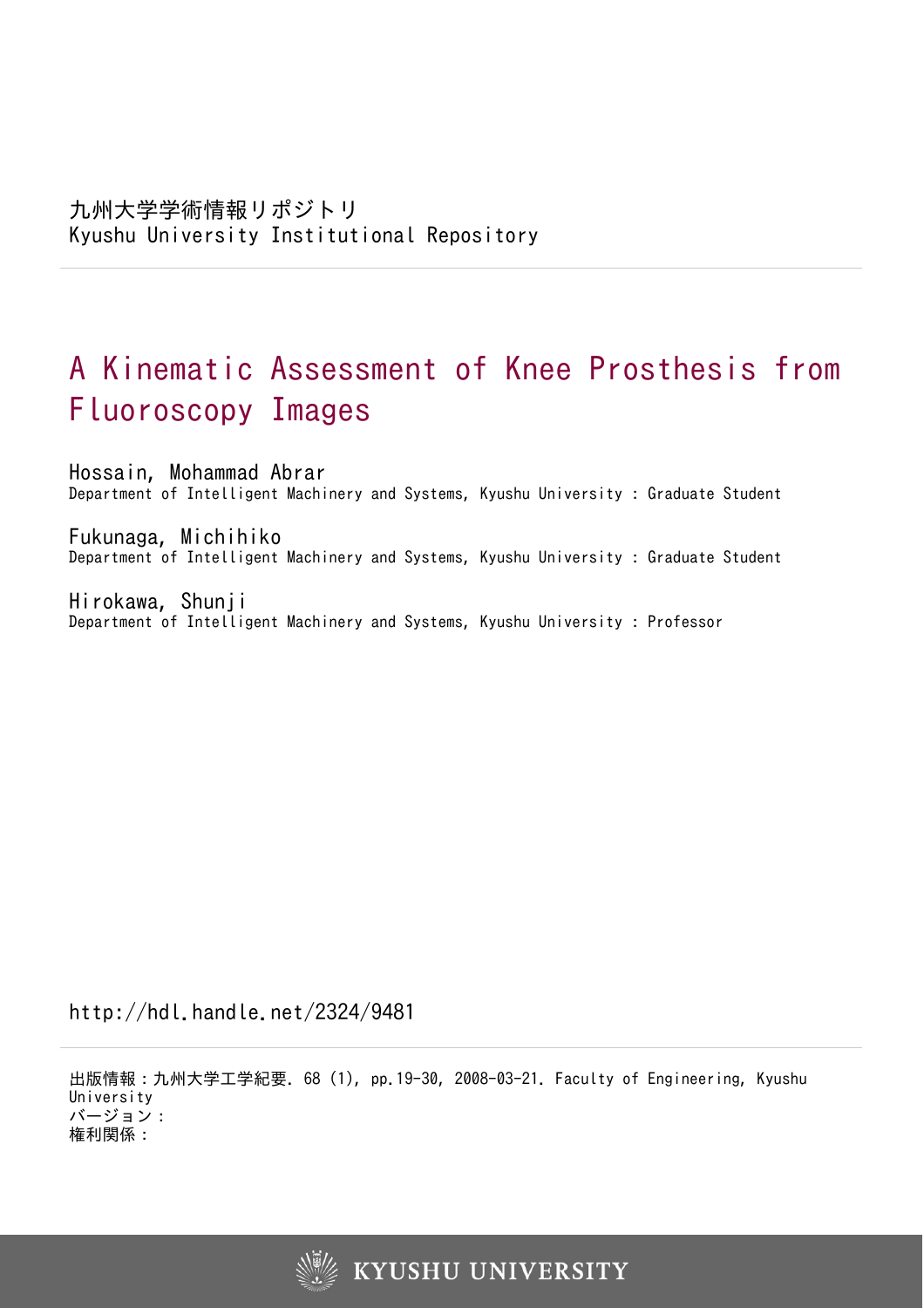### **A Kinematic Assessment of Knee Prosthesis from Fluoroscopy Images**

by

Mohammad Abrar HOSSAIN<sup>\*</sup>, Michihiko FUKUNAGA<sup>†</sup> and Shunji HIROKAWA<sup>\*\*</sup> (Received November 26, 2007)

# **Abstract**

 We have developed a technique for estimation 3D motion of knee prosthesis from its 2D perspective projections. Our estimation algorithm includes some innovations such as a two-step estimation algorithm, incorporative use of a geometric articulation model and a new method to solve two silhouettes' overlapping problem. Computer model simulations and experiments results demonstrated that our algorithms give sufficient accuracy. Next, with the cooperation of medical surgeons, we assessed the algorithm's clinical performance by applying it to moving fluoroscopy images of patients who had just undergone TKA recently. Our experiments were done in four steps; first we have taken the moving X-ray pictures called fluoroscopy images of the knee prosthesis at different knee motions; second, introduced the absolute positions/orientations for both components, third, introduced the relative positions/orientations between the femoral and the tibial components and finally, introduced the contact points trajectories between the femur and the tibial insert. We drew the estimation results graphically and made the CAD model pictures of the prosthesis, thereby helping us to assess how the relative motions between the femoral and the tibial components were generated. Estimation results of the clinical applications demonstrated that our algorithm worked well as like as theoretical.

**Keywords**: Knee prosthesis, Fluoroscopy images, Contact point trajectories, Kinematic estimation, Overlapping, Clinical applications.

# **1. Introduction**

 An increase in the demand for total knee arthroplasty (TKA) has necessitated improvement in the durability of TKA prostheses. *In-vivo* measurement of prosthetic kinematics can yield information vital for TKA prosthesis design. Since there is no practical method to measure directly prosthetic kinematics in-vivo, indirect techniques have to be applied.

 Commonly used techniques produce 3D position/orientation estimations of prosthetic metal components from their projection in a 2D X-ray image<sup>1)</sup>. Banks and  $Hodge<sup>2</sup>$  proposed a pattern matching method in which, the contours of pre-computed 2D images generated using a precise geometric model of a knee prosthesis in various poses are stored in a library. Zuffi et al.<sup>3)</sup>

 $\overline{a}$ 

<sup>\*</sup> Graduate Student, Department of Intelligent Machinery and Systems

<sup>†</sup> Graduate Student, Department of Intelligent Machinery and Systems<br>Professor, Department of Intelligent Machinery and Systems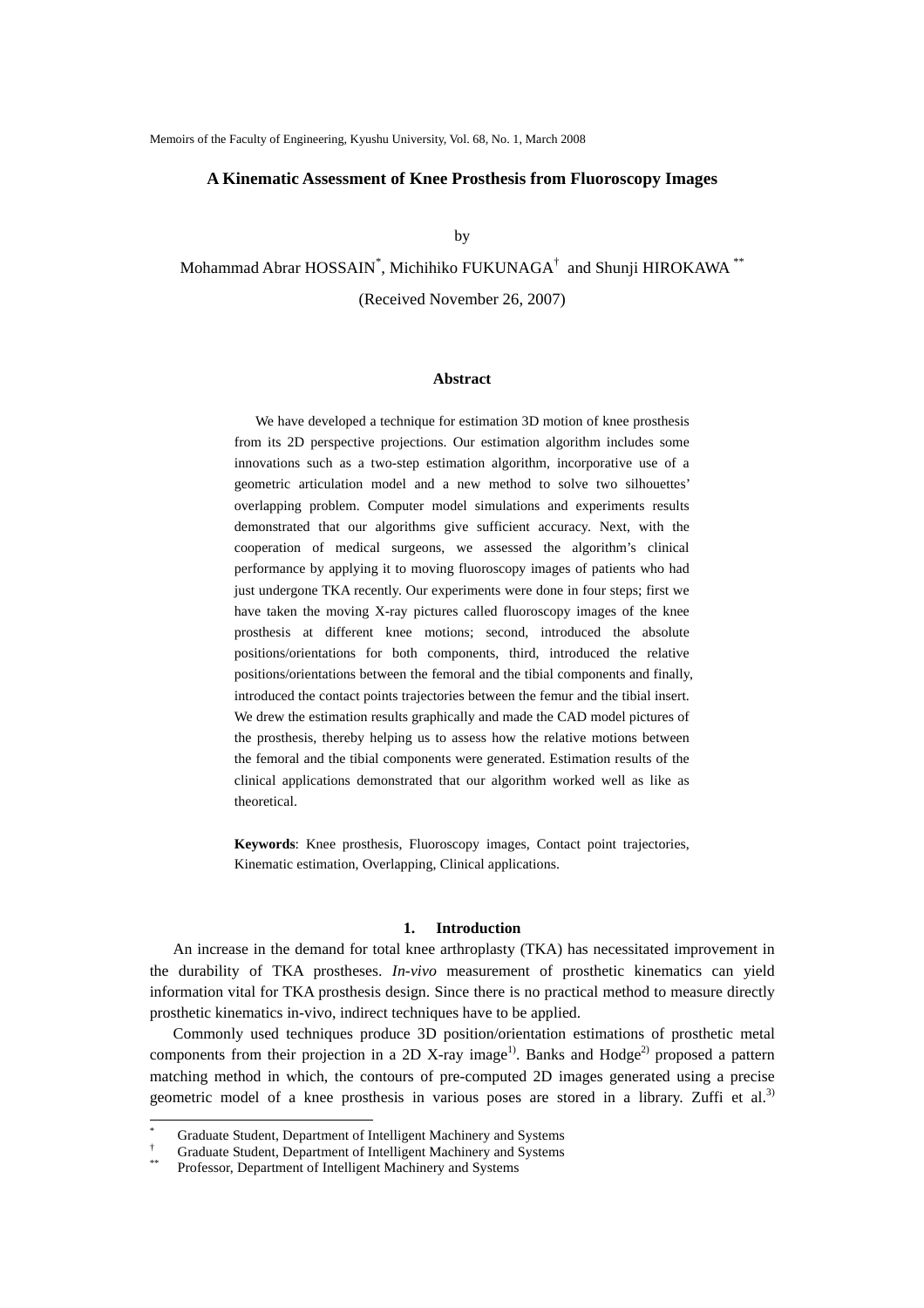developed a method for measuring TKA kinematics, in which matching was performed by rotating/translating the computer model to minimize the Euclidean distance of the model surface from the projection rays drawn from the projection center to the detected contour of the prosthetic X ray images. Mahfouz et al.<sup>4)</sup> measured the similarity between a direct X ray image and a registered computer model image, which they refer to as a 2D/3D registration technique.

 The methods for measurement developed thus far still have weaknesses. To overcome the problems with the current techniques: to improve accuracy while minimizing computation time, we have developed some innovative algorithms. They are; i) A two-step estimation algorithm to accomplish accurate positions/orientations estimation for the prosthesis, ii) Incorporative use of a geometric articulation model, to improve estimation accuracy especially for the translation along the axis vertical to the image plane as well as to introduce contact point trajectories' between articulating surfaces, and iii) A new method to overcome the problem when the silhouettes of tibio and femoral components overlapped with each other.

 Next, with the cooperation of medical surgeons, we assessed the algorithm's clinical performance by applying it to moving fluoroscopy images of patients. Our experiment subjects were six patients who had just undergone TKA recently for their both legs. Knee Motions conditions were a) Passive flexion-extension while the patient was in the supine position, b) Joint passive flexion-extension and internal-external rotation while the patient was in the supine position, and c) A passive walking-like motion under partial weight while the patient was supported on both sides. We introduced estimation results not only the absolute positions/orientations but also relative positions/orientations between the femoral and the tibial components and contact point's trajectories between the femoral and the tibial insert. Since the knee was in the air during a) and b) the articulated surfaces may not have been in continuous contact, we did not incorporate the articulation model when making the estimations for a) and b). We drew the estimation results graphically and using these data we made CAD model pictures of the prosthesis. The CAD model from our estimation results was identical to the X-ray images. Then we could confirm our estimation results were correct. The aim of our study is, therefore, to validate our improved algorithm for the clinical assessment and to confirm our contribution in this field.

# **2. Algorithms**

### **2.1 Theory**

#### *Two-step estimation algorithm*

 The coordinate conventions for perspective imaging are shown in **Fig. 1(a)** and **(b)** for the first-step estimation and the second-step estimation. The first step estimation was done; in the same way as banks and  $Hodge<sup>2</sup>$  on the assumption of orthogonal projection. In the second-step estimation, a computer-generated model was placed at the position/orientation introduced from the first-step estimation and its projection image was obtained. Then, rotations around x and y axes in small increments in both positive and negative directions were added to the model, thereby obtaining eight images surrounding the first image. A new image library was prepared, whose elements were the nine images as shown in **Fig. 1(b)**. Then we repeated the same process in the second-step estimation as the first-step estimation<sup>5)</sup>.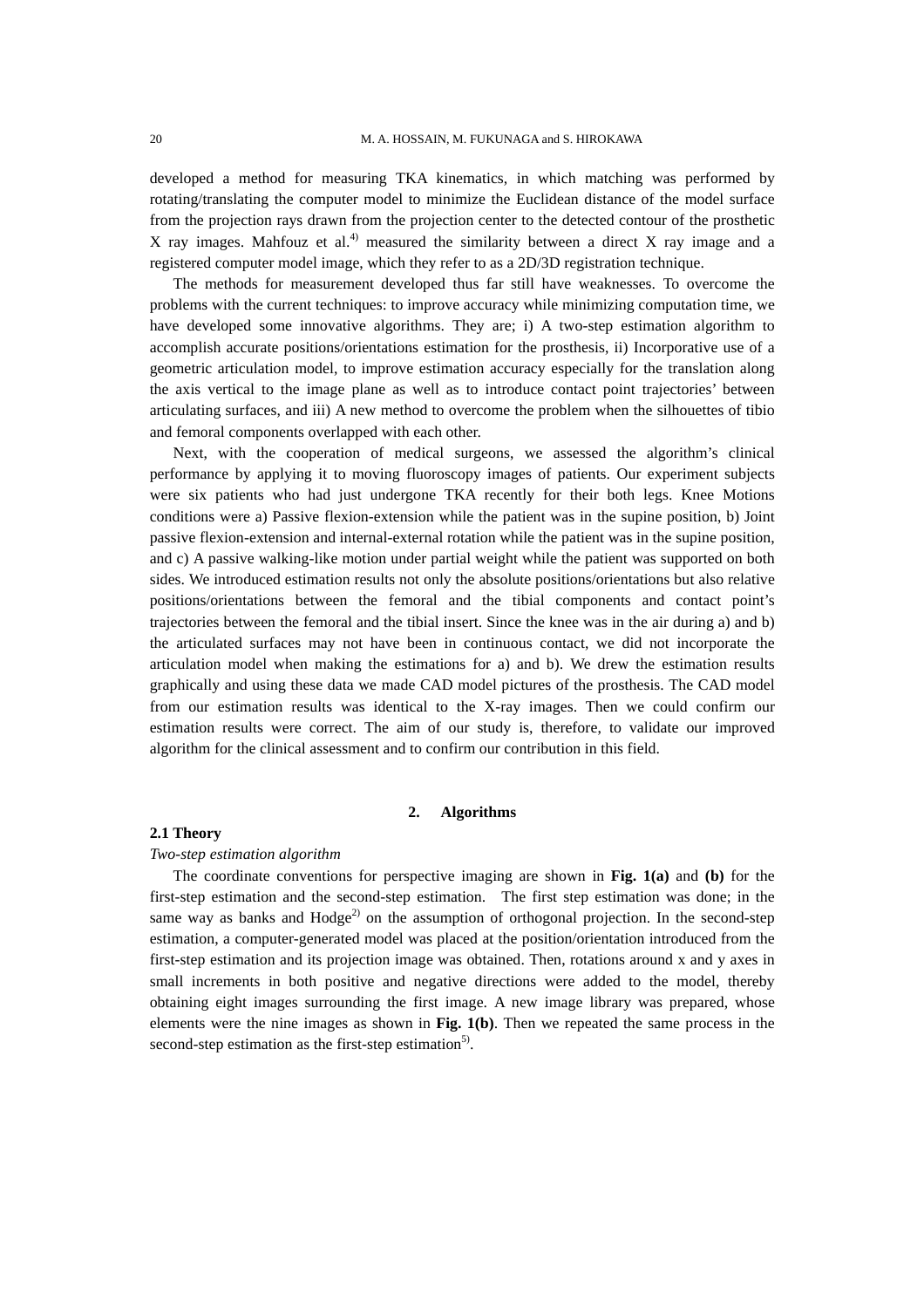

*(b) Second-step estimation.*  **Fig.1** The coordinate conventions and image libraries used in the first- and the second-step estimation processes.

# *Incorporation of the Articulation Model*

 One of the weaknesses the current methods have is that the estimation accuracy for the translation along the axis orthogonal to the image plane (depth translation) is poor compared with that for other rotations and translations. We incorporated a 3D geometric articulation model into the pattern matching algorithm to achieve substantial improvement of the estimation accuracy for the depth translation, and to introduce contact point trajectories between the femoral condyles and the tibial plateau (polyethylene insert) surfaces.

 We created a 3D mathematical model representing the femoral and the tibial polyethylene insert as shown in **Fig. 2**. In the **Fig. 2**, the tibial polyethylene insert is described by a moving coordinate and the femoral component by a fixed coordinate. We introduce the z-translation value, solving the 3D mathematical articulation equations<sup>5)</sup>, we obtained ten simultaneous equations; the number of unknown variables are fourteen. The unknown outnumber the equations by four. However; with respect to the tibio-femoral relative motions, six variables can be introduced from our pattern matching algorithm, reducing the number of unknown variables fourteen to eight. This gives two surplus equations, and we may recalculate two more variables as if they were unknowns.

 Simulations and experiments using CCD pictures were performed to investigate the performance of our algorithm with respect to accuracy and computation time. We found that our algorithm produced position/orientation estimations that were more accurate that those of other methods, especially for depth translation at shorter computation time, and successively introduced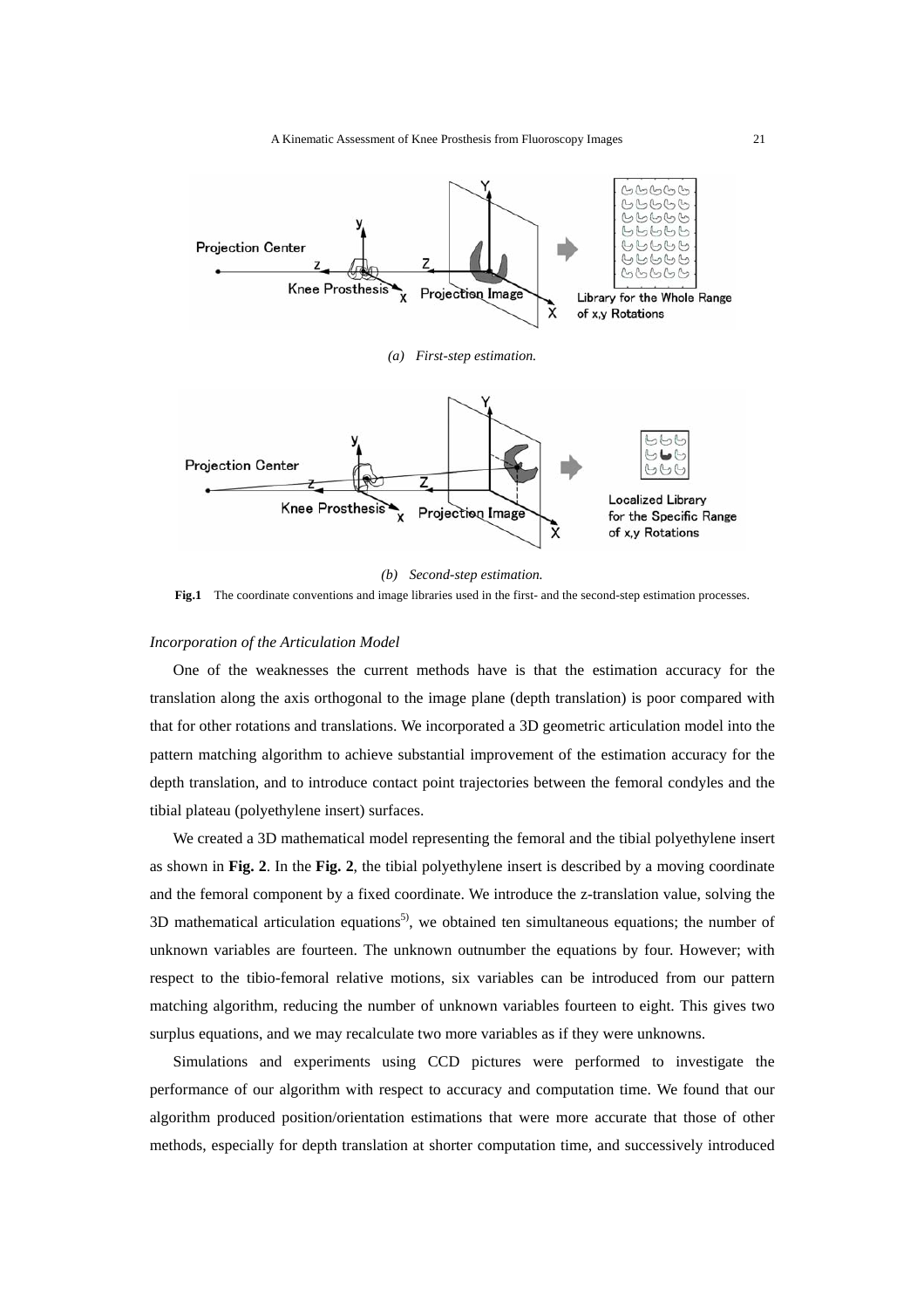

contact point trajectories between the articulating surfaces.

**Fig.2** A 3-dimensional mathematical model of a femoral component and a polyethylene insert.

# *Countermeasure to the Overlapping between the Tibial and Femoral Silhouettes*

As the entire silhouette contour of each prosthetic component was required, our algorithm did not function when the silhouettes of tibio and femoral components over-lapped with each other. To overcome the problem we planned a new method; which was processed in two steps. First, interpolate the missing parts of tibial and femoral contours due to overlapping with free-formed curvature such as Bezier as shown in **Fig. 3**, and the other is to use clipping windows in order for the missing parts to exclude from the estimation process.

 We can easily identify the intersection from the curvature values because the contour forms an edge and the curvature becomes close to  $-\infty$  at the intersections. When two intersections are identified along the contour, we will be able to distinguish the tibial and femoral silhouettes respectively from the overlapping silhouette.

We will restore the missing parts of silhouettes using Bezier curve interpolation as shown in **Fig 3**. Since the femoral condyle has a circular shape, the contour of its projection image usually forms an elliptical shape; which can be easily approximated by the Bezier curve. The control points at both ends of Bezier curve are assigned at the intersections. Surface of tibial tray in contact with a polyethylene insert has an irregular shape with grooves however; its silhouette contour shape is usually simple. Thus we will apply Bezier curve to the missing part of the femoral silhouette as well.

 Since the original contour may not be reproduced exactly by means of Bezier interpolation, we will not be able to achieve highly accurate position/orientation estimation as expected. For this reasons, we will apply the Bezier interpolation technique only to the first-step estimation process.

 In the next step as shown in **Fig. 4**, clipping window was set in the projective coordinate so as to separate the overlapped silhouette drawn using the first-step estimates. After that the localized library whose templates were clipped in shape was prepared and the second-step estimation was performed.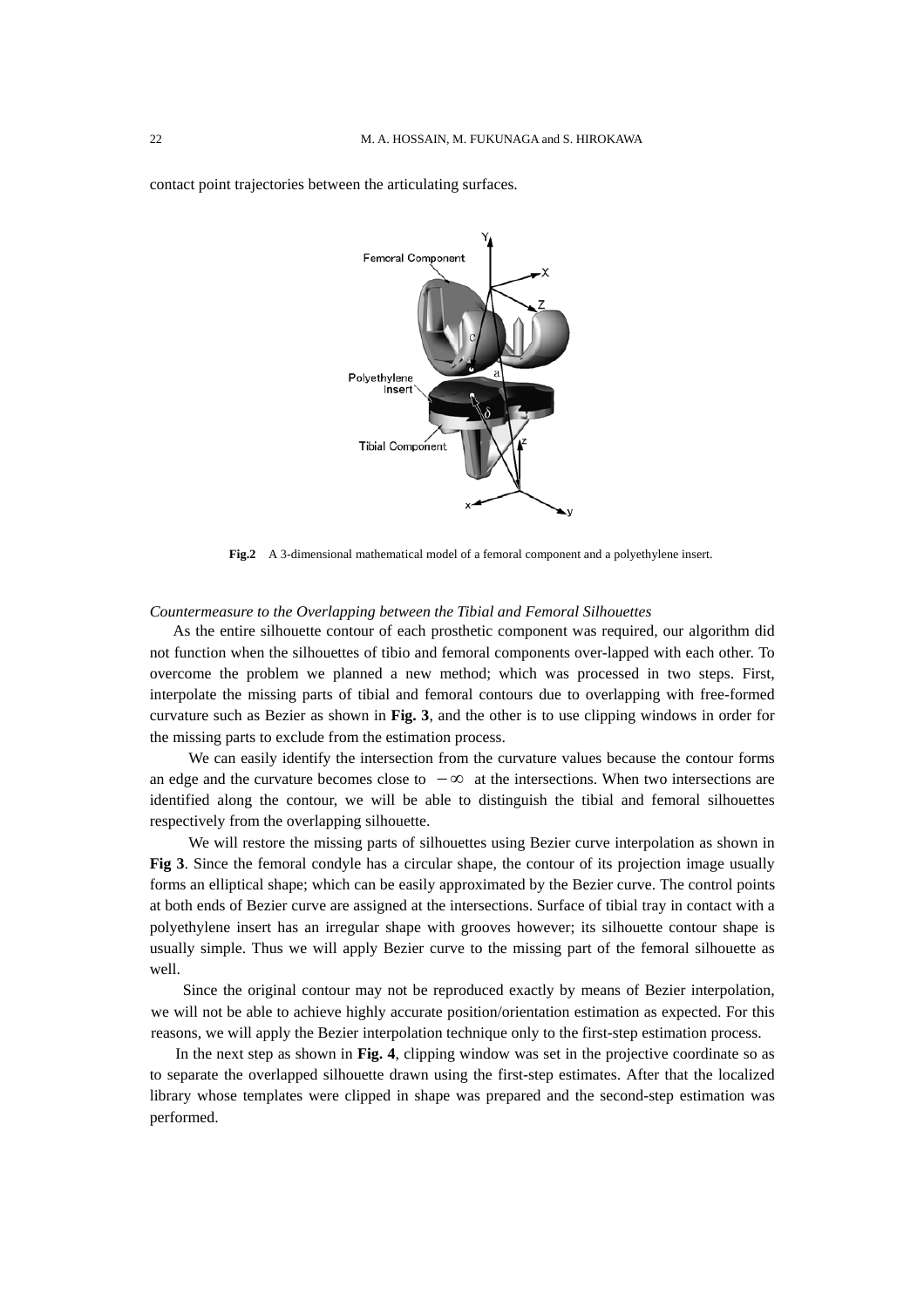

**Fig.3** Interpolation by Bezier curvature to restore missing parts of silhouette due to overlapping.



**Fig.4** Projection through a clipping window.

.

# **2.2 Simulations and results**

 Simulations were conducted to assess the accuracy of our two-step estimation algorithm. The rotation and translation conditions applied to the computer model to create the library needed for the first-step estimation and the second step-estimation. The rotation about z-axis and all other translations were set at zero. The angles were set over a range of  $-12^{\circ}$  to  $12^{\circ}$  about the x-axis and  $-24^{\circ}$  to  $24^{\circ}$  about the y-axis. The elements interval for the x-and y- rotation in the library was set at  $2^{\circ}$  for the first-step estimation and was set at  $2^{\circ}$ ,  $1^{\circ}$  and  $0.5^{\circ}$  for the second-step estimation at first-, second- and third-trial.



**Figure 5(a)** and **(b)** show the comparative simulation results of the first-step estimation and the second-step estimation. The values of vertical axes for each graph are the root mean square (RMS) of estimation errors. Rapid decreases in errors between the first-step estimation and second-step estimation are marked as shown in the figures. Thus it is mentionable that our method (second-step estimation) worked reasonably well as compared to the Banks and Hodges<sup>2)</sup> method (first-step estimation). We found that the accuracies were much improved after the second-step estimation was processed despite that the total number of library elements was decreased.



**Fig.6** Simulation results of the overlapping.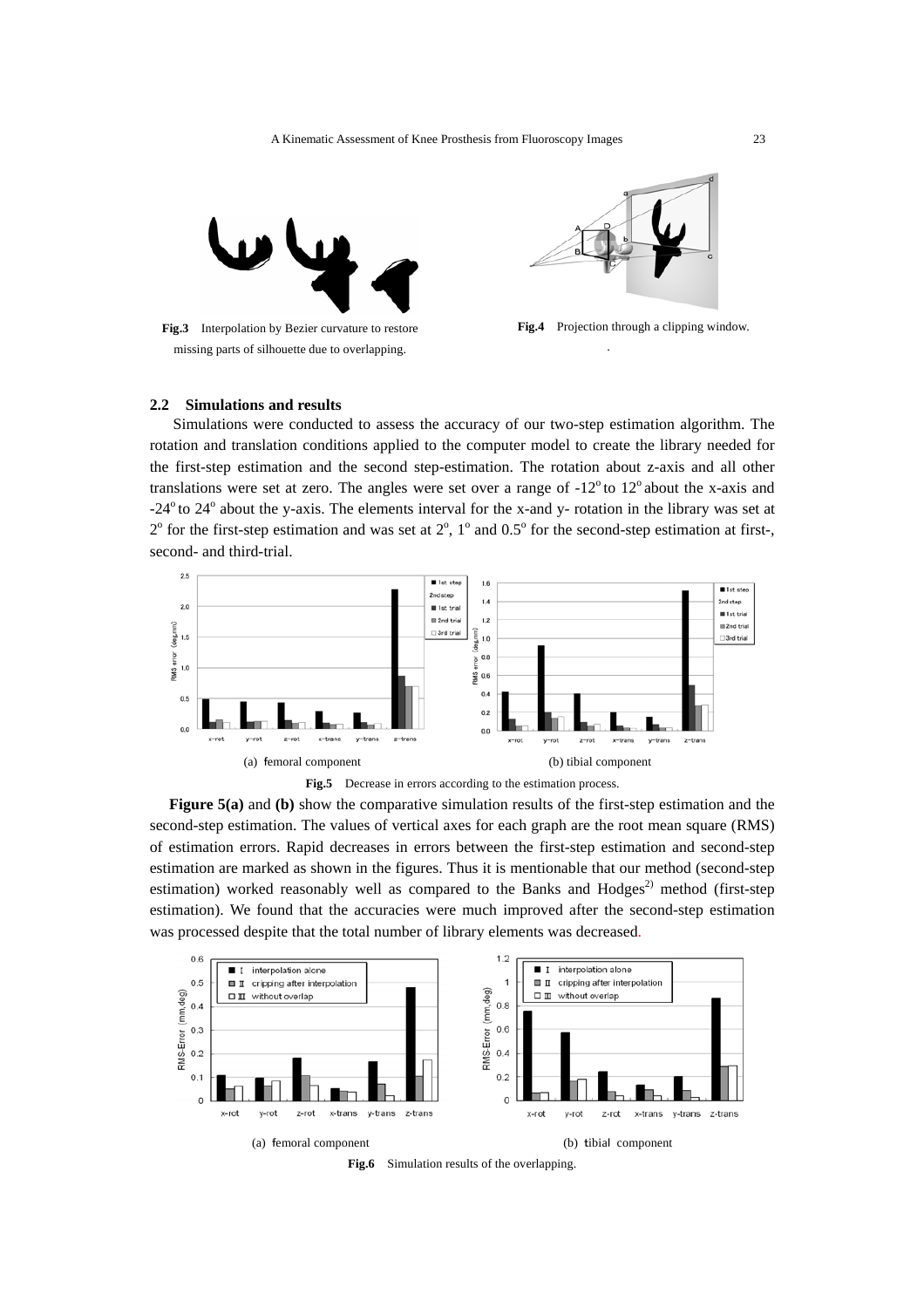For the overlapping method, **Fig. 6(a)** and **(b)** show the simulation results for the femoral and tibial components respectively. The Computer model simulations demonstrated that corporative use of the Bezier interpolation and the clipping process in accordance with two-step estimations could achieve estimation accuracy as high as those of the images without overlapping.

### **3. Clinical Applications**

# **3.1 Materials and methods**

# **3.1.1 Experiment process**

 Clinical applications of the algorithm were done at Katai Hospital (Fukuoka, Japan). Total subjects of our experiment were six patients. The patients who participated in the experiment were newly surgery patients; all were female and average age was 60 years. They were suffering rheumatoid arthritis. They were bearing knee prostheses for their both knees. The right knee was participating to the experiment and the other knee was rest and vise-versa. The prosthesis knees were NRG type (Stryker Co. USA) with different sizes for both the femoral component and the tibial component. The moving x-ray pictures, namely fluoroscopic images of the prosthetic motion were recorded using the X-ray video recorder (MCA-501, Medison Acoma Co., USA). The experimental environment is shown in **Fig. 7**



**Fig.7** Experimental environment for Clinical Assessment.

The following three kinds of knee motions were chosen for the measurement,

### **a) Knee flexion-extension**

 The prosthetic patient had been taken the position on the bed in a laying supine posture and the right knee had been done flexion as possible as maximum of her reasonable limit. We started the experiment with the limit of flexion with her knee. Then the prosthesis knee had done straight i.e. parallel to the body of her knee very slowly. After reached the straight position again come back the first position of her knee i.e. flexed as possible as the maximum limit of the patient capacity and vise- versa and completed the one cycle. We repeated the same work four times. And we obtained the moving X-ray pictures of the knee prosthesis.

# **b) Knee flexion-extension and internal-external rotation**

 The experiment was done with two works jointly; one was flexion-extension and the other was internal-external rotation. All the motions were done passively.

 The experiment started with knee angle at 120°, the knee angle was gradually decreased and fixed at 90 $^{\circ}$ , 60 $^{\circ}$ , 30 $^{\circ}$  and up to 0 $^{\circ}$  respectively. At each flexion angle, the knee was internally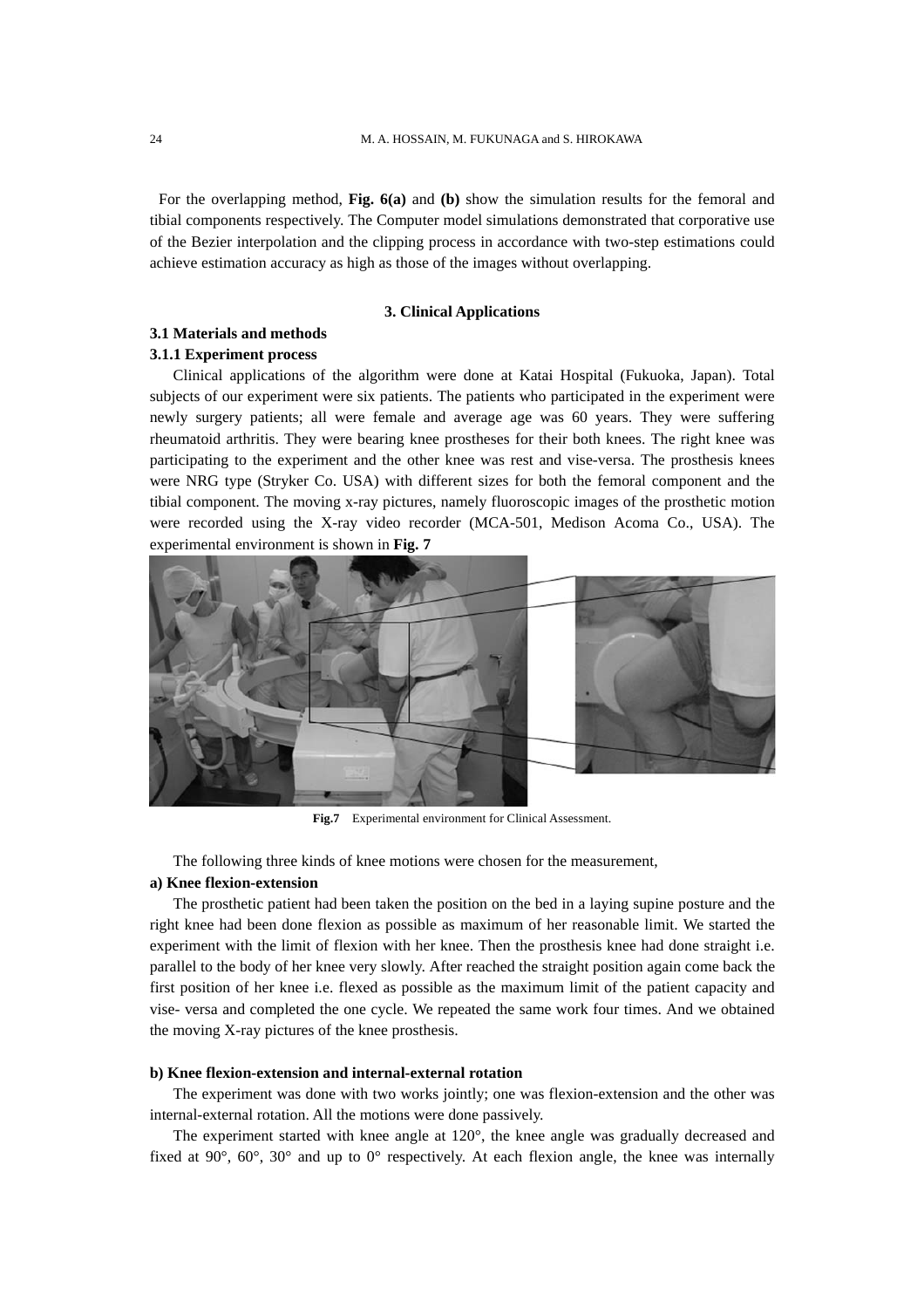rotated as possible as the maximum limit of the patient capacity and then externally rotated in the same way.

### **c) Walking-like motion supported on both sides**

 In this condition, the patient's body weight partially passed through the prosthetic knee. The patient put her foot of the subjective limb on the table. The patient being supported on both sides; changed her knee positions from the half portion of the stand up to the half portion of the sit-down and vise-versa; this completed one full cycle. We repeated the same works two times. And we took the moving X-ray pictures of the prosthetic motion for a full cycle.

# **3.1.2 Analysis process**

 After taking moving X-ray pictures for each experiment, we introduced the absolute positions/orientations for each component, the relative positions/orientations between the femoral and the tibial components, and the contact point's trajectories between the femur and the tibial insert as shown in **Fig. 8**.



**Fig.8** Flowchart showing steps in the analysis process.

 In the first step of the analysis process, we captured the x-ray pictures frame by frame from the moving x-ray pictures. Since the knee motion was not generated with constant speed, the amount of displacement for each rotation or translation was not equal between the same time intervals. Thus we skipped to capture the frames if the knee did not move much, and captured the frames depending on the amount of rotations or translations. Then using our pattern matching algorithm<sup>5)</sup>, we estimated the absolute rotations/translations for each component for each experimental condition and represented the results graphically. Further we illustrated the CAD model pictures of the prosthesis with the estimated position/orientation so that we could compare them with the captured X-ray pictures frame by frame.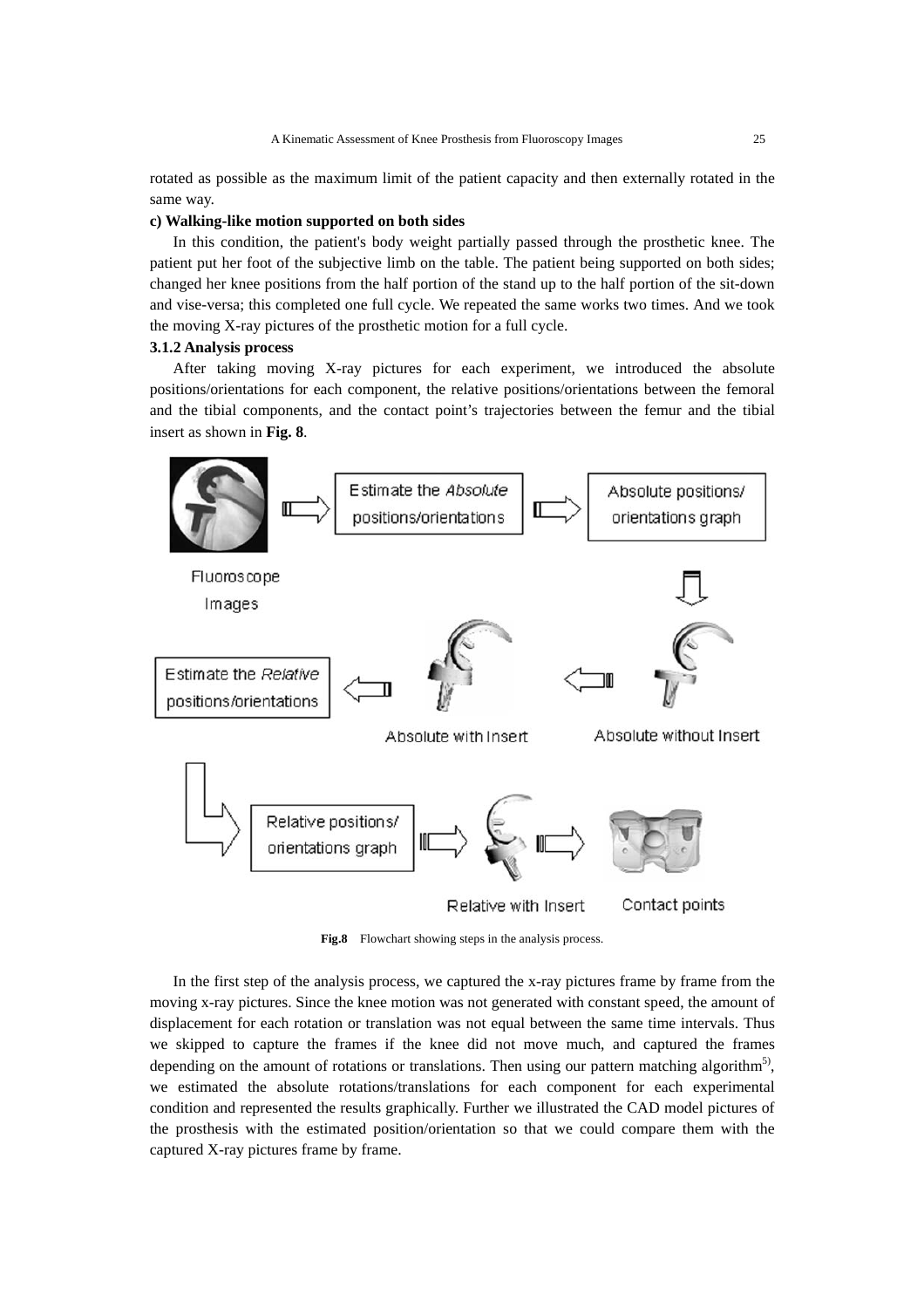In the second step, we calculated the values of relative position/orientation between the femoral and the tibial components and represented the results graphically. In this step, depending on which component moved much as compared to the other, either of the femur or the tibia was settled on the neutral position/orientation and the relative position/orientation of the other component to the settled component were introduced. Further we illustrated the pictures of the CAD model of the prosthesis under the condition that either the femur or the tibia was standstill, thereby helping us to understand how the relative motions between the femoral and the tibial components were generated. Finally, using the equations and processes described in our preceding paper<sup>5)</sup>, we introduced the contact points' trajectories between the articulating surfaces, and made illustrations of them.

### **3.2 Results**

**a) Knee flexion-extension:** The analysis of the fluoroscopic moving images for the knee flexion-extension was performed according the above-mentioned analysis process. **Figure 9** shows the x-ray pictures captured from the fluoroscopic images at knee flexion-extension. The graphs of the absolute position/orientation estimates for the components demonstrated that the z-rotation of tibia varied much, while all other kinds of rotations did little in both the components. Since the tibial component moved much relative to the femoral component, the relative rotations/translations were introduced with the femoral component fixed. **Figure 10** shows the relative rotations of the tibial components to the femoral components. Since the knee was in the air during the knee motion, the articulation was not maintained and therefore we could not introduce the contact point's trajectory.



**Fig.9** Still pictures captured from the fluoroscopy.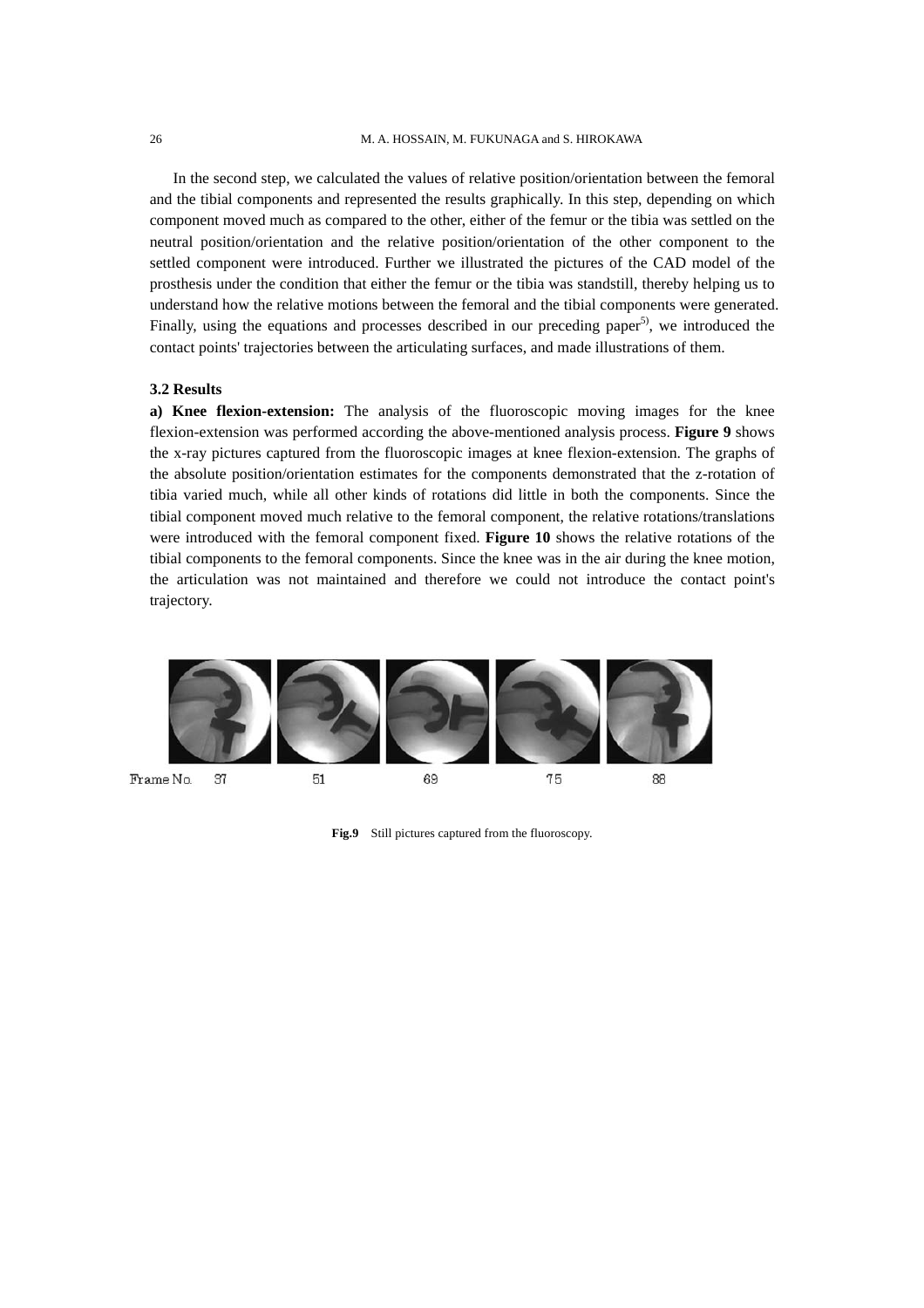

knee flex-ext, Rel- rotation

Fig.10 Variation of the tibial rotation to the femur during knee flexion-extension.





**Fig.11** CAD model representations of the tibial rotations/translations relative to the femur.

**Figure 11(a)** and **(b)** show examples of the results introduced from CAD model representation of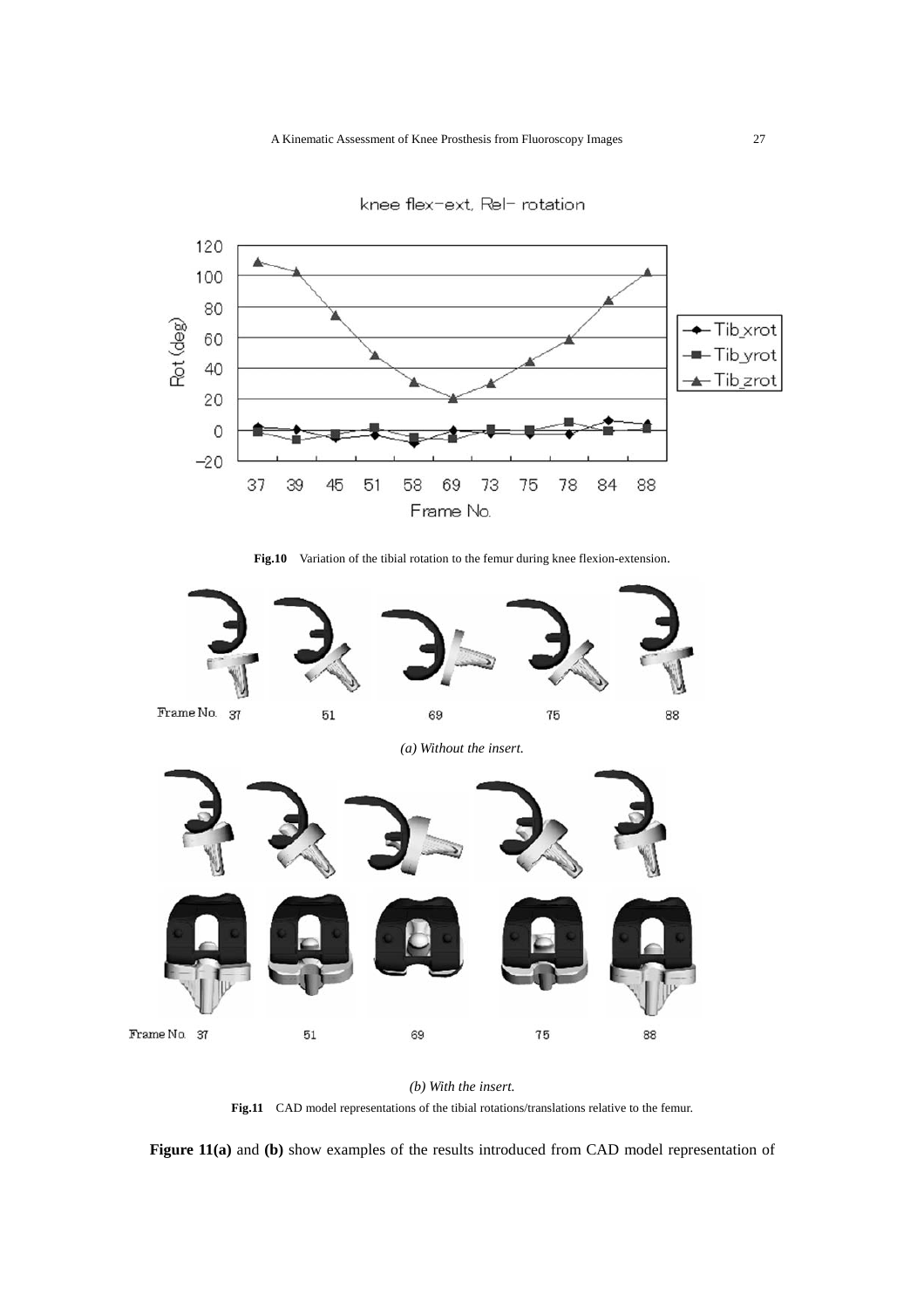the tibial rotations and translations relative to the femur without insert and with insert. Because of space limits, only 5 images are shown. The contour shape of each CAD model in **Fig. 11(a)** is close to that of **Fig. 9**, which confirms that the estimation was processed properly.

**b) Knee flexion-extension and internal-external rotation: Figure 12** shows still images captured from the fluoroscopy (upper) and the middle three and lower three are the CAD model pictures viewed from two different directions at  $90^{\circ}$  of knee flexion respectively with the maximum internal, neutral and the maximum external rotations while the patient was lying supine. Using the method<sup>5)</sup>, we were able to estimate the position/orientation for each component even in the overlapping silhouettes, such as picture number 43 and 48 in **Fig. 10**. In this motion the movement of z-rotation is same as the condition of knee flexion-extension, i.e. the z-rotation of the tibial component moved much while that of the femoral component little.



**Fig.12** The results from knee flexion-extension and internal-external rotation at 90° of knee flexion, the upper three are still pictures captured from the fluoroscopy; the middle three are in posterior views of the CAD models and the lower three are the horizontal views of the CAD models representations of the tibial rotations/translations relative to the femur.

 Since the tibial component moved much, the relative rotations/translations were introduced with the femoral component fixed. Once we obtained the relative position/orientation data, we were able to make CAD model pictures viewed from the desired direction. Since the internal-external rotation accompanied the valgus-varus motion, we made the CAD model pictures viewed from the posterior side as the middle three pictures and the horizontal views as the lower three pictures as shown in Fig. 12. The CAD models demonstrate that at  $90^\circ$  of knee flexion, the femoral component and the tibial insert lift off each other on the lateral side.

**c) Walking-like motion supported on both sides: Figure 13(a)** and **(b)** show examples of the results from walking-like motion. In the **Fig. 13(a)** shows a series of still images captured from the fluoroscopy at nearly equal intervals of angular displacement of knee flexion. In this condition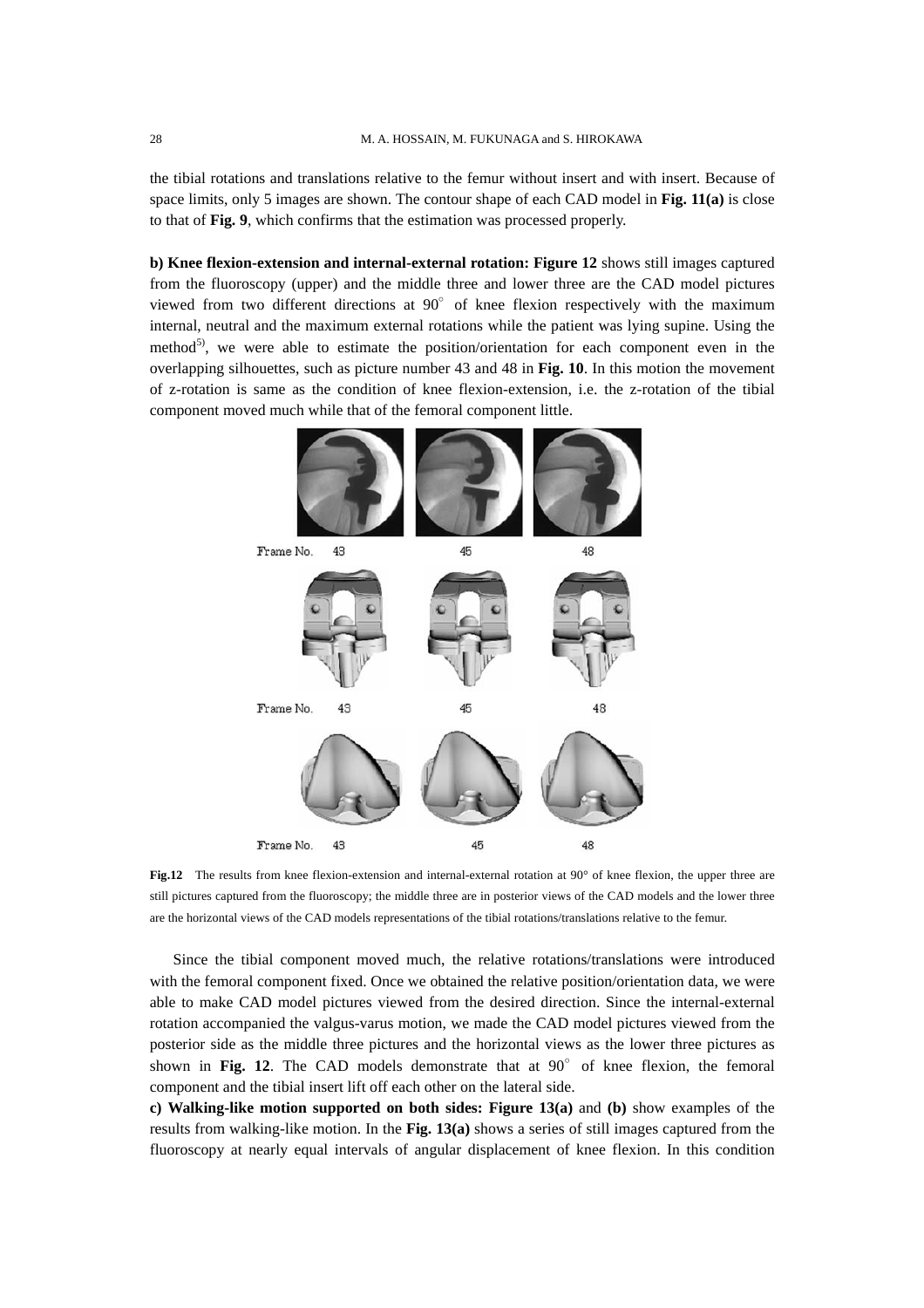rotation especially z-rotation of the femur changes much between any two frames but that of the tibial component changes little. So, we introduced the relative rotations/translations of the femoral components to the tibial components. **Figure 13(b)** shows the contact points between the articulating surfaces. Since the patient was supported on both sides, she did not put her total body weight on her prosthetic knee. Still it was possible to introduce the contact points. From **Fig. 13(b)**, we know that the contact points on either the femoral condyle or the insert do not move much.











Frame No. 412 417 425 432 442

*(a) Still pictures captured from the fluoroscopy.* 



### **4. Discussion**

 As the several methods produce 3D positions/orientations of the objects from their projections, these methods are applicable only for visible objects; take the pictures any desire (two or more) directions of the objects. Some methods also need sensors. But these methods are not practical method to measure prosthetic kinematics in-vivo. Knee prostheses are inside of the human body and only their silhouettes contours of the prosthetic knee are visible in an x-ray. We also know that the radiation of x-ray is harmful for the body and we can not take the X-ray pictures from many directions. Our pattern matching method takes the x-ray from only one direction. Under these special conditions, our pattern matching method is the best method to estimate the 3D positions/orientations of prosthetic knee in-vivo. Our pattern matching method gives the sufficient accuracies to estimate 3D positions/orientations from the x-ray of prosthetic knee.

 The features of our two-step estimation algorithm which could achieve suitable and consistent algorithm for the relative motion estimation and the second-step estimation could decreased the estimation errors by one fifth introduced from the first-step estimation. To incorporate the 3D mathematical model of articulation between the femoral condyles and the polyethylene insert into the pattern matching algorithm, not only made it possible to introduce the contact point trajectories but also helped us to achieve improvement of estimation accuracies especially for z-translation. For countermeasure to the overlapping between the tibial and femoral silhouettes, corporative use of